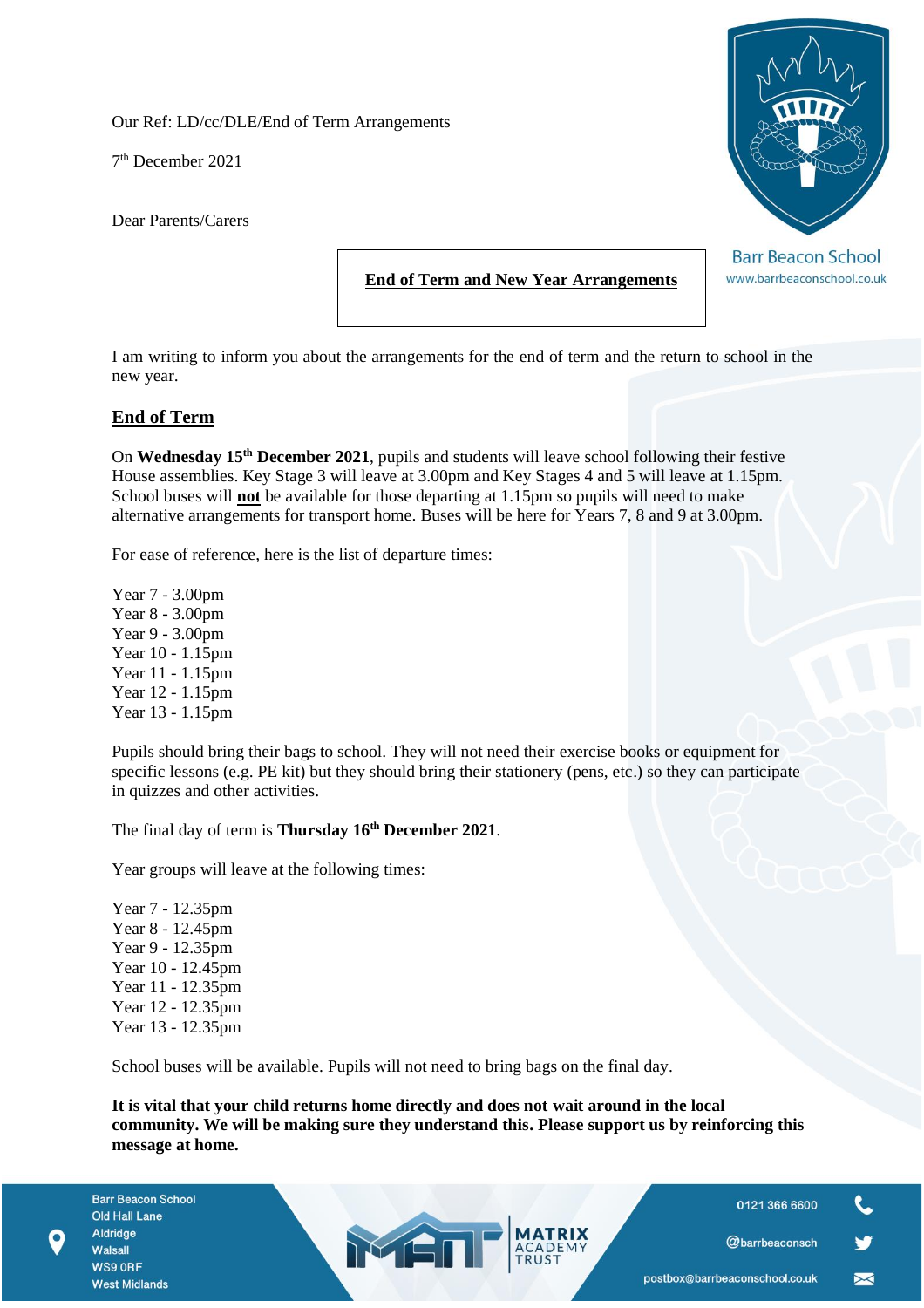

**Barr Beacon School** www.barrbeaconschool.co.uk

Pupils who receive **Free School Meals** can instead use their £1 break and £2 lunch allowances at break time so that they can select the food that they want.

# **New Year**

Year groups will return to school on the following days due to Covid testing:

Year 7, Year 11, Year 12, Year 13: Wednesday 5<sup>th</sup> January 2022 Year 9, Year 10: Thursday 6<sup>th</sup> January 2022 Year 8: Friday 7<sup>th</sup> January 2022

Pupils should arrive at the normal time (no earlier than 8.30am and no later than 8.45am). They should continue to enter through the year group-specific entrances they have been allocated since we started back to school in September.

#### **Covid testing on our return**

The government has asked schools to Covid test all pupils for who we have consent on our return to school in January. The test is voluntary and anyone under 16 will require parental consent. If you have already given us consent for Covid testing you do not need to do anything.

**If you have not previously consented and you would now like to give consent, you can do so by completing this electronic form: [https://forms.office.com/Pages/ResponsePage.aspx?id=hVh](https://forms.office.com/Pages/ResponsePage.aspx?id=hVh-eMTdU0Wnv6udzkyo6kl5qHftHv5Kr7fT3N_VC0NUN0FNSDM5VzVCRTAzVDBQNVpDNlBTNzFWTy4u)[eMTdU0Wnv6udzkyo6kl5qHftHv5Kr7fT3N\\_VC0NUN0FNSDM5VzVCRTAzVDBQNVpDNlB](https://forms.office.com/Pages/ResponsePage.aspx?id=hVh-eMTdU0Wnv6udzkyo6kl5qHftHv5Kr7fT3N_VC0NUN0FNSDM5VzVCRTAzVDBQNVpDNlBTNzFWTy4u) [TNzFWTy4u](https://forms.office.com/Pages/ResponsePage.aspx?id=hVh-eMTdU0Wnv6udzkyo6kl5qHftHv5Kr7fT3N_VC0NUN0FNSDM5VzVCRTAzVDBQNVpDNlBTNzFWTy4u)**

If you have not given consent, your child will not be tested.

Any participating pupils who test positive on a Lateral Flow Test in school will be informed about their results individually and their parents/carers notified. Pupils will need to take a further PCR test as soon as possible.

#### **Face coverings**

Although the government have not said whether face coverings will be expected when we return to school, we expect this to be the case. It is currently the law for all pupils (except those who are medically exempt) to wear a face covering in school communal areas and we do not expect this to change. We are currently having to give out hundreds of disposable face coverings a day. Starting from the first day back in January, we will be charging pupils who arrive at school without a face covering or have to be issued with one during the day. The amount (50p) will be deducted from their WisePay account.

MET

0121 366 6600

@barrbeaconsch

 $\blacktriangleright$